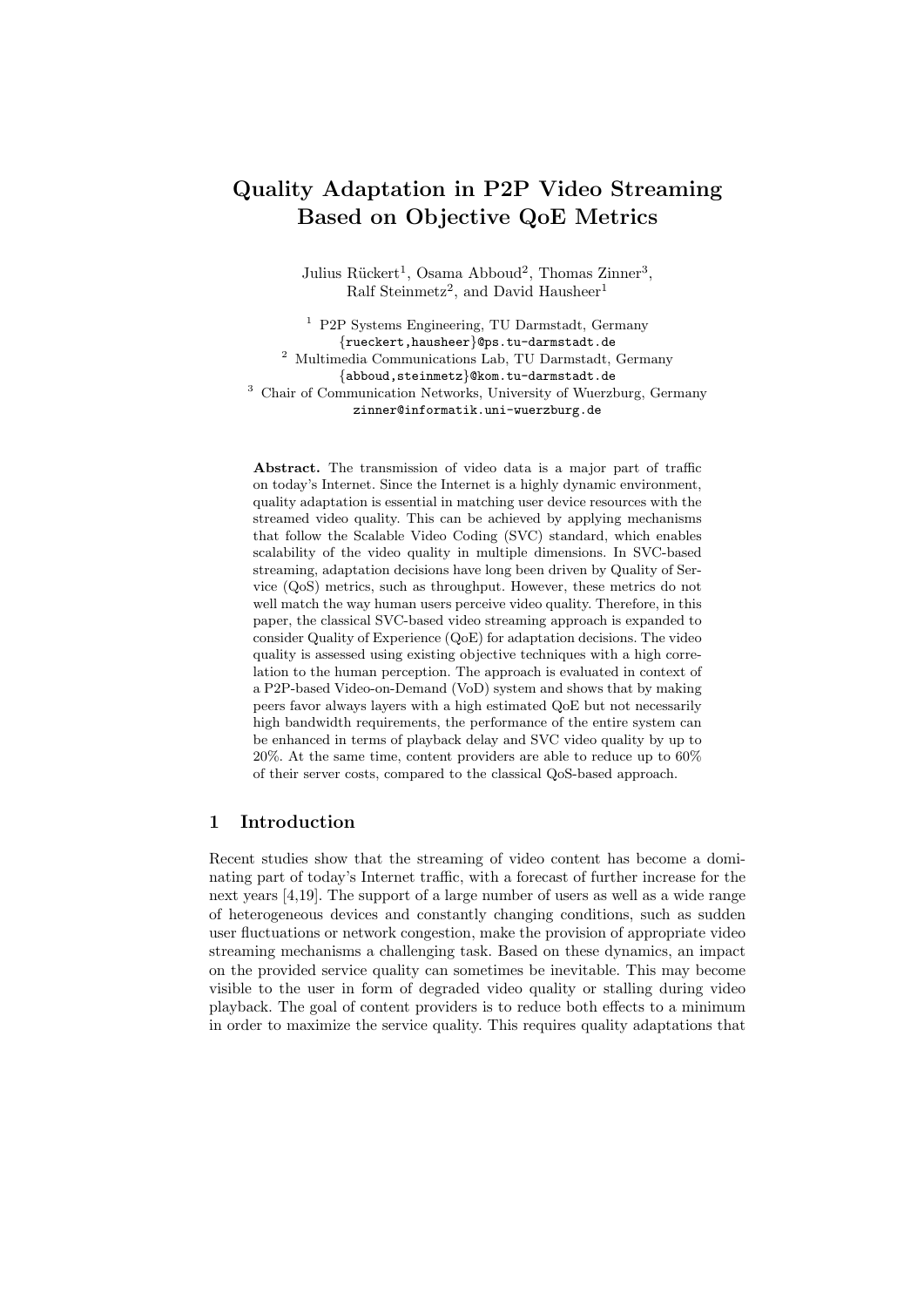allow for a flexible reaction to provide the individual users with a continuous playback and a maximum possible video quality. In this context, the video codec Scalable Video Coding (SVC) [\[20\]](#page-13-1) is especially interesting as it allows for flexible adaptation of the video quality in different dimensions. Furthermore, by limiting adaptation decisions to only compatible quality layers, e.g., in terms of bandwidth or screen resolution, heterogeneous clients with different capabilities can be supported in an efficient way.

For quality adaptation during an SVC-based streaming process, the decisions for appropriate layers are essential. Therefore, Quality of Service (QoS) aspects, such as the throughput, are typically taken into consideration to select appropriate quality layers during streaming. However, this approach follows a simplified assumption about video quality and might not directly result in a maximization of the video quality as perceived by a human user. Therefore, the idea proposed in this paper is to extend SVC-based video streaming with the properties of the human visual system in order to judge the influence on the perceived quality, also referred to as Quality of Experience (QoE).

Since the human perception is a complex process and influenced by many factors, only few viable automated metrics, so called objective QoE metrics, exist that can be applied in a general context. At the same time, user studies, which are considered the only reliable alternative to assess perceived quality [\[15\]](#page-13-2), are not applicable in most technical solutions. Therefore, although automated QoE metrics can only approximate the perception of a user [\[22\]](#page-13-3), they are a promising approach to enable a more user-centric quality adaptation in SVC based video streaming. In the context of the presented approach, the Video Quality Metric (VQM) [\[18\]](#page-13-4), a state-of-the-art objective QoE metric, is applied.

To investigate the impact of using objective QoE metrics for quality adaptation, the focus of this paper is on a *Peer-to-Peer* (P2P) based Video-on-Demand (VoD) scenario. Besides evaluating the adaptation mechanisms on its own, the scenario also allows to study how such adaptations influence the dynamics of a P2P system and the resulting overall performance. For large-scale streaming systems, P2P technologies have proven to be a valid alternative to traditional client-server (C/S) solutions. They allow to efficiently leverage resources of enduser devices in order to remove bottlenecks and unburden the content provider from high costs. In principle, the adaptation mechanisms presented in this paper could also be applied in a C/S scenario, however, they were designed to meet the specific requirements of a highly distributed scenario, with clients autonomously deciding on adaptations according to their needs.

The remainder of this paper is structured as follows. In [Sect. 2,](#page-2-0) an overview about existing work in the field is provided. The QoE-aware adaptation mechanism, which is the main contribution of this paper, is introduced in [Sect. 3.](#page-3-0) Subsequently, in [Sect. 4,](#page-7-0) the evaluation of the mechanism is presented. Finally, the paper is concluded in [Sect. 5.](#page-11-0)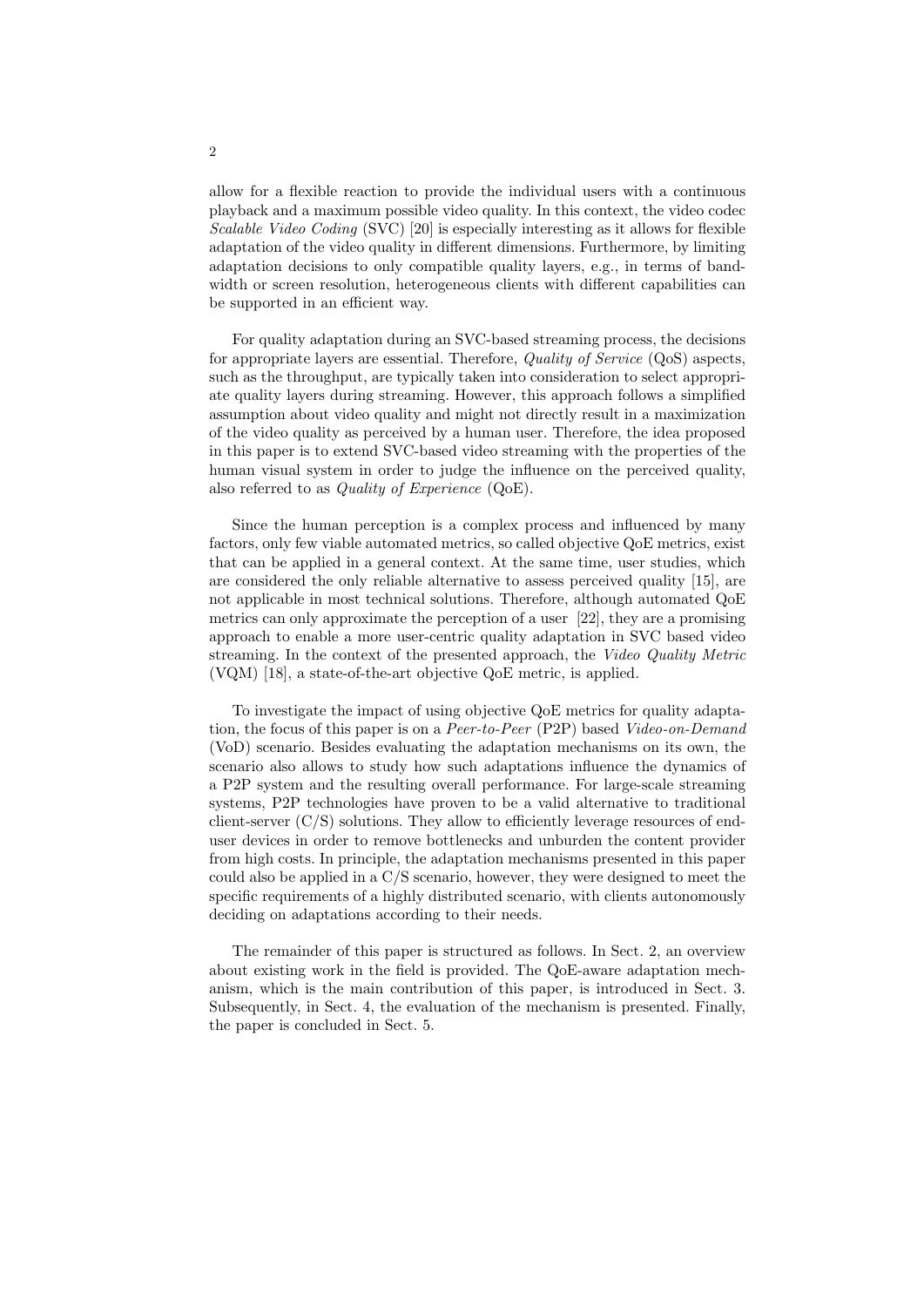### <span id="page-2-0"></span>2 Related Work

The topic of quality adaptation in the context of multi-layer and SVC-based video streaming has been broadly studied before. A number of researchers have investigated the general applicability of multi-layer video coding and especially SVC to P2P video streaming [\[6,](#page-12-1)[14\]](#page-13-5). Others proposed concrete SVC-based systems to address specialized issues, such as low start-up or streaming delays, or smooth video playback, while trying to assure a minimum video quality [\[3,](#page-12-2)[12,](#page-13-6)[16\]](#page-13-7). In contrast to the approach presented in this paper, none of these works considers QoE characteristics of the content.

In a previous work, the authors evaluated the impact of quality adaptation mechanisms in SVC-based P2P streaming systems [\[2\]](#page-12-3). These purely QoS-driven mechanisms were considered and further extended in the context of the presented work to allow for more sophisticated adaptations, also considering QoE aspects.

The QoE during streaming clearly depends on the visual quality of the delivered content. Furthermore, it is also influenced by characteristics of the video streaming process and the quality adaptation mechanism itself. Zinner et al. [\[26\]](#page-13-8) derived dependencies between SVC quality layers of different videos and their objectively assessed QoE in terms of the Video Quality Metric (VQM) [\[18\]](#page-13-4). This paper is directly based on this work and uses the results as an input for the presented adaptation mechanism. Lee et al. [\[11\]](#page-13-9) conducted subjective studies to model the dependencies between SVC quality layers and perceived quality. Others, such as Gustafsson et al. [\[8\]](#page-12-4), considered more streaming process related issues and evaluated the impact of buffering events on the perceived quality. Zink et al. [\[25\]](#page-13-10) focused on the role of different layer adaptation characteristics.

Zhai et al. [\[24\]](#page-13-11) proposed a centralized live SVC video streaming system for wireless, heterogeneous clients that aims at maximizing the QoE. While this work shares the objective of the presented approach to use objectively assessed quality, it greatly differs in its C/S scenario and the quality estimation by clients, using own simple objective QoE metrics and local knowledge of the peers. In the context of the presented VoD scenario, it is assumed that content providers could do a pre-processing and this way profit from more sophisticated quality assessments. Furthermore, Kim et al. [\[10\]](#page-13-12) also proposed a SVC streaming system to maximize the QoE of the users. This approach builds on a centralized dissemination and decision taking approach, where a central entity estimates the perceived quality of a client by using own specialized objective QoE metrics and decides on switching to higher quality layers.

Menkovski et al. [\[13\]](#page-13-13) described an adaptation mechanism for a distributed streaming system to maintain acceptable video quality. Therefore, direct user feedback and distributed machine learning mechanisms are used to detect unacceptable quality and react by improving the streaming quality. In contrast to the presented work, they do not consider the use of layered video coding but utilize parameters of single layer codecs, including only limited means of adaptability in quality. Furthermore, the approach is limited to two levels of perceived quality which does not allow accounting for heterogeneous clients and fine granular adaption of the video quality.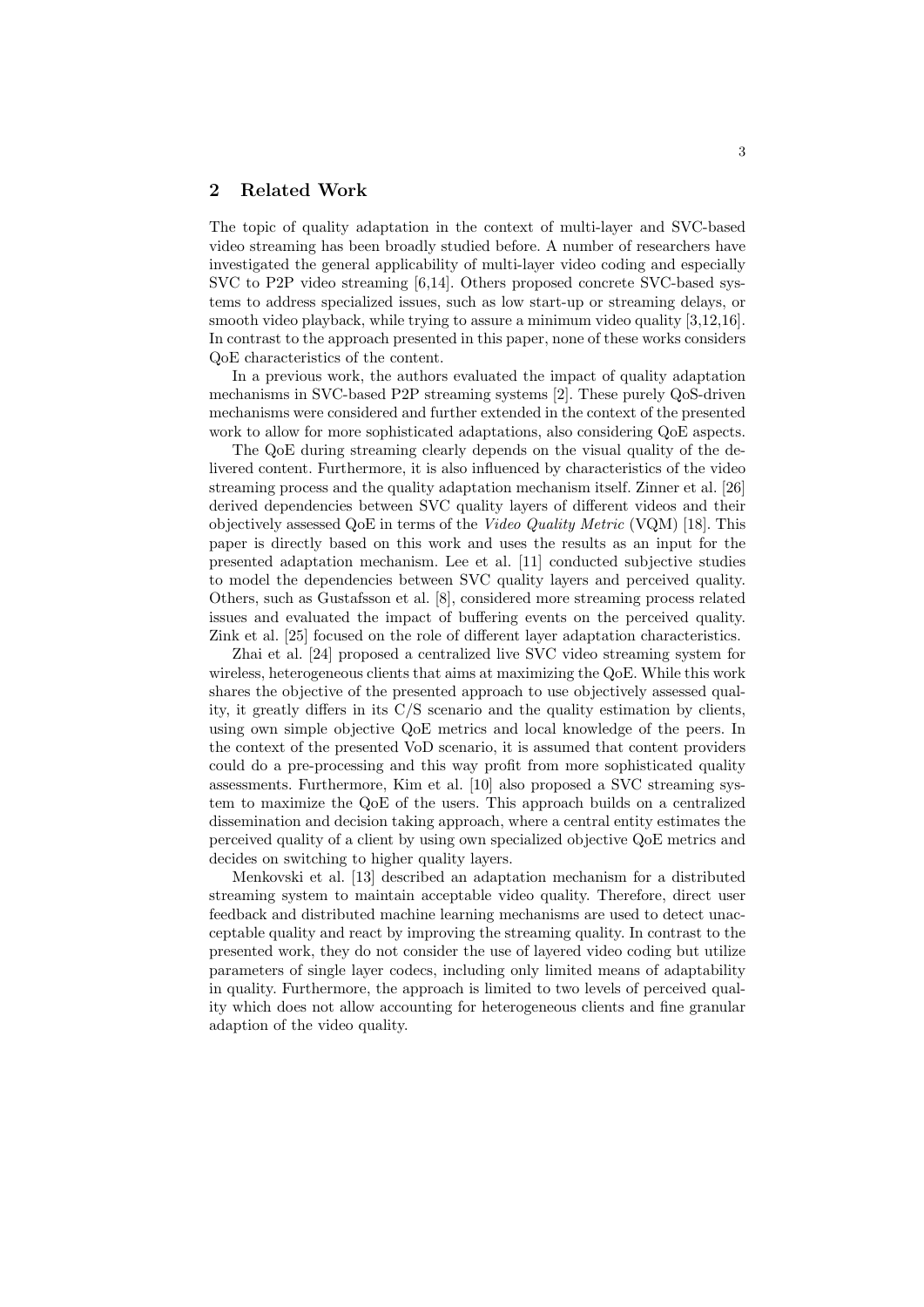## <span id="page-3-0"></span>3 QoE-aware Quality Adaptation

This section presents how *Quality of Experience* (QoE) estimation of SVC encoded videos can be used by quality adaptation algorithms to achieve better system performance. Therefore, QoE-aware quality adaptation mechanisms are proposed, designed, and evaluated, that expand the use of classical QoS-driven mechanisms to include other metrics that are closer to how users perceive video quality. What is especially interesting for the performed analysis, is checking whether using estimated QoE in quality layer decisions has any impact on the dynamics of the P2P network and how this influences the performance. For the best of our knowledge, this question has not yet been addressed.

In order to bring QoE to the quality adaptation algorithms in SVC-based VoD systems, an approach is devised that constitutes two major steps: the *Quality* Management running on a server and the *Layer Adaptation* running on the peers. The first step is executed by the content provider to derive the QoE ratings for a streamed video. The second step, the actual quality adaptation, takes place in a distributed manner and is autonomously performed by the peers. The quality ratings are disseminated at the beginning of the streaming process and are used by the peers to decide on appropriate video layers during quality adaptations.

#### 3.1 Quality Management

The Quality Management step calculates QoE ratings for all SVC layer possibilities of the streamed videos, using an objective QoE metric. This step, depending on the used metric, might be computationally intensive and it is assumed in the considered VoD scenario, that the processing happens offline, executed by the content provider. Currently, a fixed quality rating for a layer over the whole streaming process is assumed, while for longer videos with changing types of content, also multiple rating sets could be used to account for changing characteristics in the quality rating of different scenes.

In the context of this work, the Video Quality Metric (VQM) [\[18\]](#page-13-4) has been applied to estimate the QoE for the different SVC layers of a video. This objective QoE metric is considered to be state-of-the-art as it was independently evaluated and has proven to correlate with the human perception of video quality for both TV-like video resolutions [\[7\]](#page-12-5) as well as for high definition videos [\[23\]](#page-13-14). Using VQM, deriving the QoE ratings can happen offline without human intervention.

#### 3.2 Layer Adaptation

The second step, called Layer Adaptation, extends the QoS-based adaptation mechanisms presented in an earlier work [\[2\]](#page-12-3). These mechanisms decide on which SVC layers and blocks to request, considering a client's resources and maximizing the throughput. Their decisions are limited by the static resources of the peers and may change over time according to the available real-time resources to allow for a continuous playback. In the presented work, quality decisions take also into consideration the QoE ratings of the Quality Management step, to always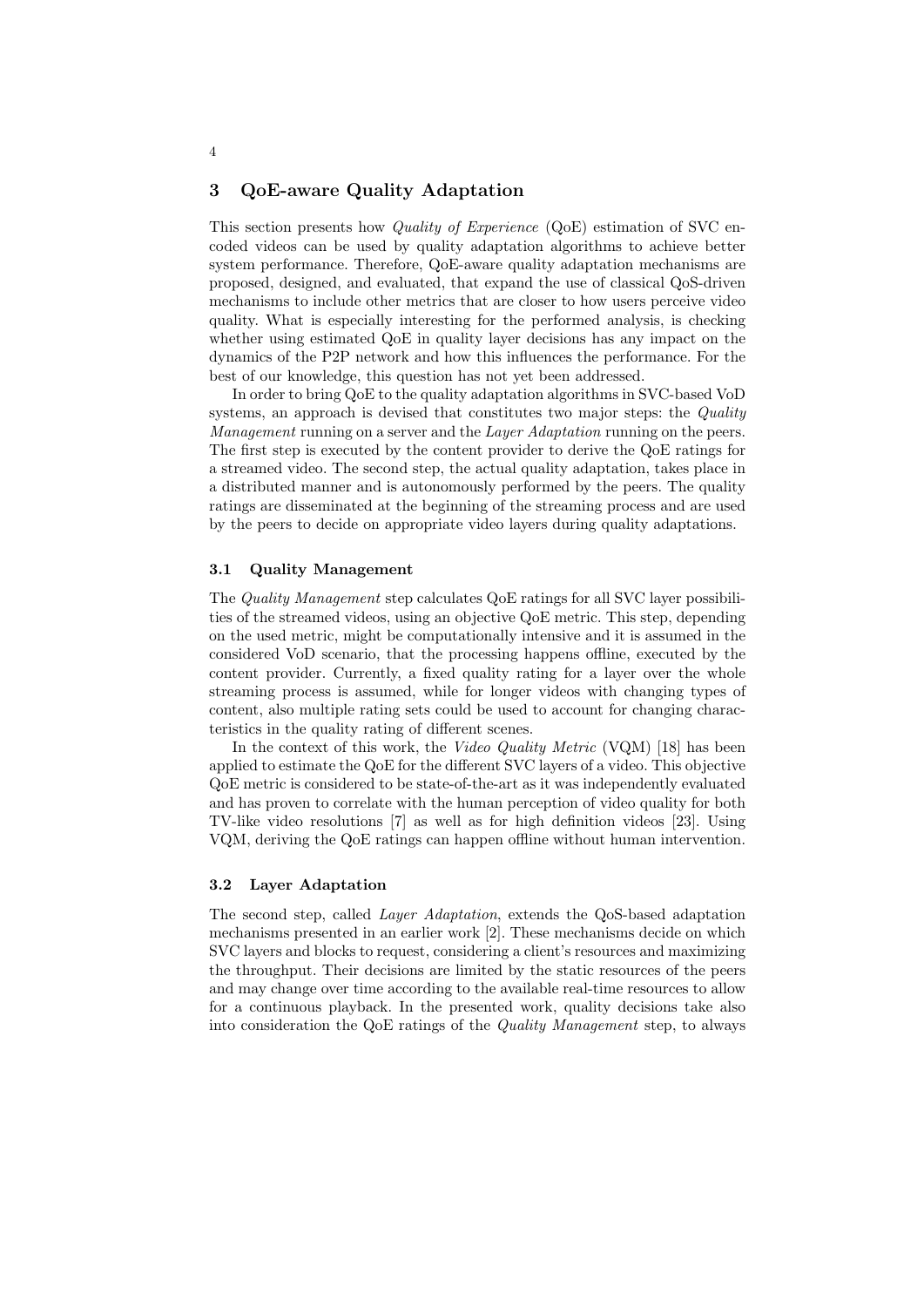select the quality layer that does not exceed the peers' bandwidth and has the maximum quality. These ratings depend on a specific video and are distributed to the peers together with other meta data. This could be done by the tracker as the overhead is very small and only transmitted once per video and peer. The rating consists of a single numeric value for each SVC layer.

Quality adaptation in the VoD streaming system is done in two phases. First using the *Initial Quality Adaptation*  $(IQA)$  strategy, an initial quality is selected based on the peer's static resources, for example its bandwidth and screen resolution. After the streaming starts, another set of algorithms called the Progressive Quality Adaptation (PQA) makes sure that streaming and video playback are continuous. If needed, the PQA increases or decreases the video quality when the throughput increases or decreases respectively. Both adaptation phases are extended to maximize the quality according to the QoE ratings.

Since the PQA is executed periodically, there is time between two executions for the adaptation process. Motivated by the fact that too frequent layer variation can have an adverse effect on the quality of experience [\[25\]](#page-13-10), mechanisms were developed to switch the layer smoothly. Therefore, two steps have been defined for the actual layer adaptation. The first step is the Layer Decision while the second is the *Layer Switching*. Both take the  $QoE$  ratings as input so that to select layers with the highest quality. The layer decision is executed as part of the PQA in order to select a new layer, the so called target layer. The layer switching step follows by defining an adaptation path that starts from the current layer and smoothly changes the quality to the target layer.

Layer Decision. The Layer Decision mechanism decides on a layer that fulfills a certain criterion. In the context of this work, two different strategies for this are considered and compared. Additional strategies are presented in [\[1\]](#page-12-6).

The first strategy, called  $D_{Bw}$ , has the goal to maximize the bandwidth utilization at the peers and chooses the layer, out of the compatible ones, that has the highest bit rate. This strategy is not QoE-aware as it does not consider any implication on the QoE, rather it focuses on simply fetching the layers with the highest bit rate. This is the state-of-the-art approach for SVC quality adaptation so far and, therefore, used for the sake of comparison and analysis.

The second strategy, called  $D_{QoE}$ , constitutes the major contribution of this paper since it uses full knowledge about the QoE ratings of the different SVC layers during quality adaptation. Using the derived QoE rating, as provided by the Quality Management phase, the  $D_{OoE}$  strategy works by selecting the layer that maximizes quality and using it as adaptation target layer.

In [Fig. 1](#page-5-0) a simple example for  $D_{QoE}$  based on VQM is presented. For the sake of simplicity, the example is 2-dimensional, comprising only spatial and temporal scalability. According to VQM, a QoE rating ranges between 0 (best quality) and 1 (worst quality). The ratings start off with the lowest value for the highest quality at the upper right most block. The values decrease in any dimensions towards the base layer, which has the lowest quality. The selection algorithm iterates over all layers within the illustrated dashed polygon, which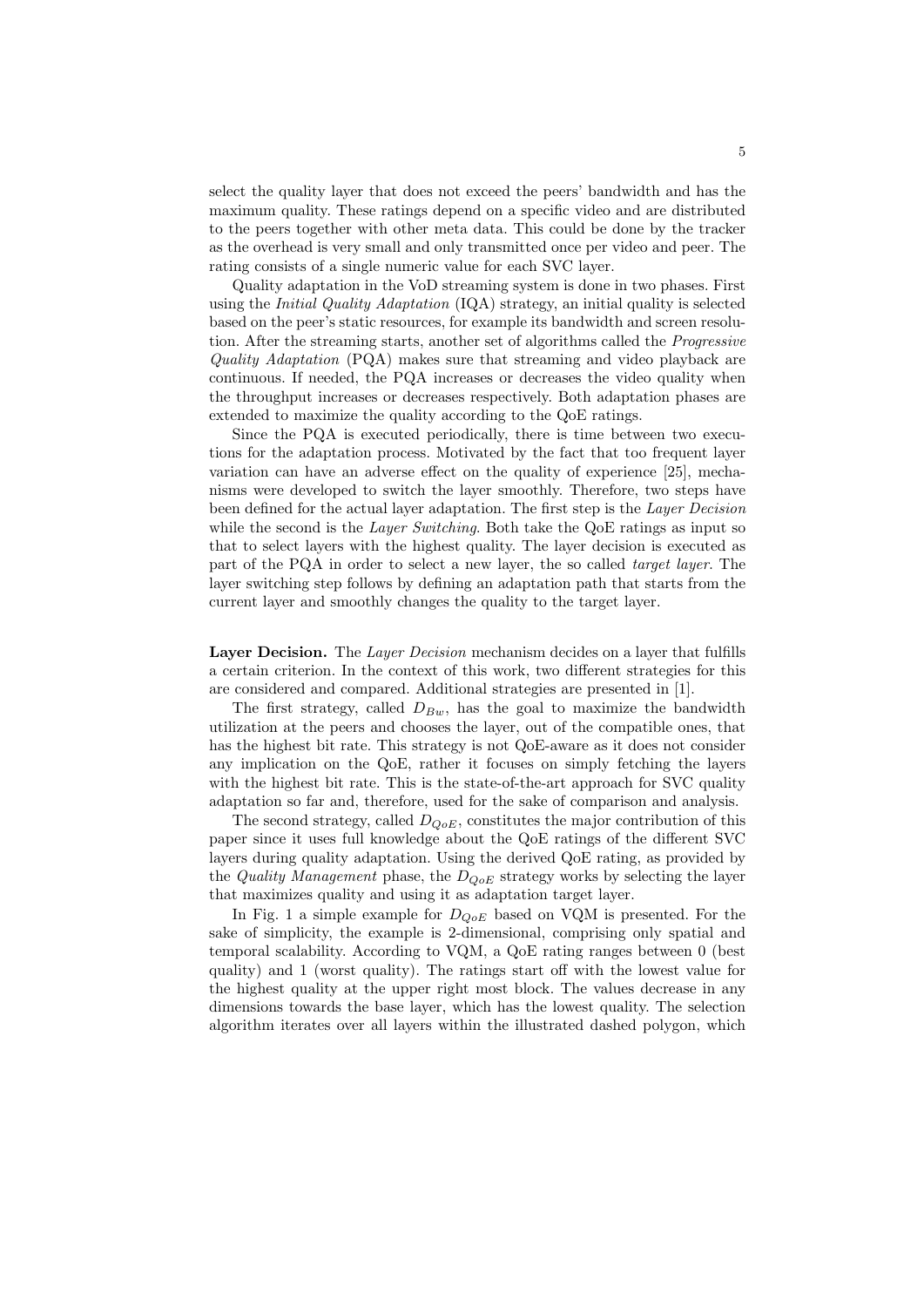defines the layers that do not exceed the peer's resources, in terms of, e.g., bandwidth or maximum screen resolution. From these layers, the one with the highest QoE rating and, therefore, the best video quality is chosen.

<span id="page-5-0"></span>

Fig. 1: Examples for  $D_{OoE}$ . Numbers represent the QoE ratings based on VQM

Layer Switching. Since the time between two adaptation processes can be configured to span several seconds or even minutes, switching between two layers can be done more smoothly by stretching the process over a longer time.

The Layer Switching mechanism defines how to switch to a new layer. In other words, given an old layer  $A$  and a new layer  $B$  as calculated by the layer decision mechanism, the layer switching algorithms defines the set of layers that have to be passed when switching from  $A$  to  $B$ . The main reason that motivates a smoother switch is the fact that the perceived video quality can be negatively influenced by too frequent quality switches [\[25\]](#page-13-10). Therefore, a stepwise adaptation allows to have quality adaptation with smaller steps in between. To avoid having too much layer variation, the mechanism additionally samples the adaptation path in order to put a limit on the amount of steps until the target layer is reached. This process is described at the end of this section.

In the following, the concrete realization of layer switching is presented. The mechanism is referred to as Minimized Absolute Variation in QoE Ratings  $(S_{QoE})$ . For the sake of clarity, configurations without switching are referred to as Simple Layer Switching  $(S_{Sim})$ . In this case, switching is done in a simple step by directly jumping to the adaptation's target layer.

The switching mechanism  $S_{QoE}$  uses the variation in QoE ratings of the traversed layers as its minimization metric. Therefore, the goal is to find a path from the old to the new layer which would go through the layers that have the closest QoE ratings. By doing this, the effective quality of the video is changing smoothly between the two layers. In order to implement the switching strategy, graph theory is applied by generalizing the SVC layer model into a graph. Using classical and extensively researched algorithms from graph theory, determines an efficient approach to the problem of minimizing the absolute QoE variation.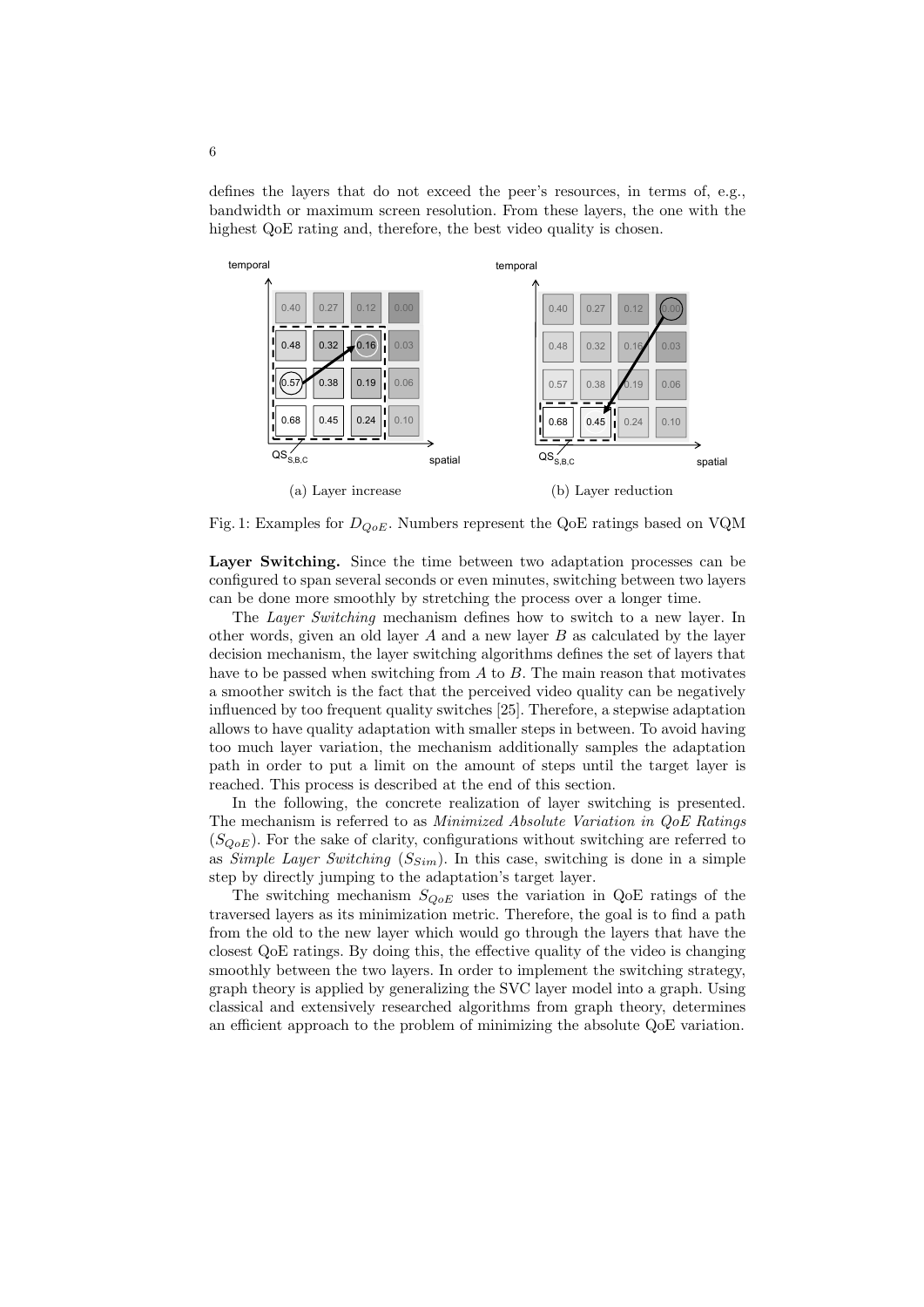The above described problem is related to the so called Single-Source Shortest Paths problems. Prominent solutions to such problems are the well-known Bellman-Ford and Dijkstra algorithms [\[5\]](#page-12-7). The Dijkstra algorithm has been chosen as it exhibits lower complexity and can be easily applied to the presented scenario where the edges between the SVC layers (the variation of QoE ratings) are positive numbers. For the application of the algorithm, in the following the old layer is used as source node while the target layer is used as destination. Before the Dijkstra algorithm can be applied, required for the  $S_{QoE}$  algorithm, first a graph needs to be derived from the SVC layer model. The steps of deriving the graph, applying the Dijkstra algorithm, and interpreting the result as adaptation path are illustrated in [Fig. 2.](#page-6-0)

<span id="page-6-0"></span>

Fig. 2: The steps of interpreting the SVC layer model as graph, retrieving the path with minimal variation from it, and interpretation as adaptation path

To start off, each SVC layer in the layer model is represented as individual node in a graph. Since adaptation is only expected to happen within the set of a peer's compatible layers, in [Fig. 2](#page-6-0) referred to as  $QS_{S,B,C}$ , only the nodes within this set are connected. This way, only supported layers can be reached. Edges are generated by connecting nodes. Since it is considered to switch one layer at a time, each node is only connected to its neighbor nodes that can be reached by adding or removing a single layer in any dimension. Furthermore, the weights of the edges are derived by using the absolute value of the difference between the QoE ratings of the SVC layers presented by the adjacent nodes.

The actual calculation of the switching path is performed by applying the Dijkstra algorithm on the calculated graph. The Dijkstra algorithm ensures that the retrieved path minimizes the switching variation of the QoE ratings.

Sampling the Retrieved Paths. Since the main objective of performing Layer Switching is to have smooth transitions, it is essential not to overwhelm the user with too many layer variations [\[25\]](#page-13-10). Therefore, it might not be beneficial to switch through all layers along a derived switching path. Thus, a sampling of the derived adaptation path has been introduced to limit the number of jumps in a given time interval. Motivated by Ni et al. [\[17\]](#page-13-15), a minimal time of 3 seconds has been chosen per switch. Given a default adaptation interval of 10 seconds, this allows for three steps per adaptation.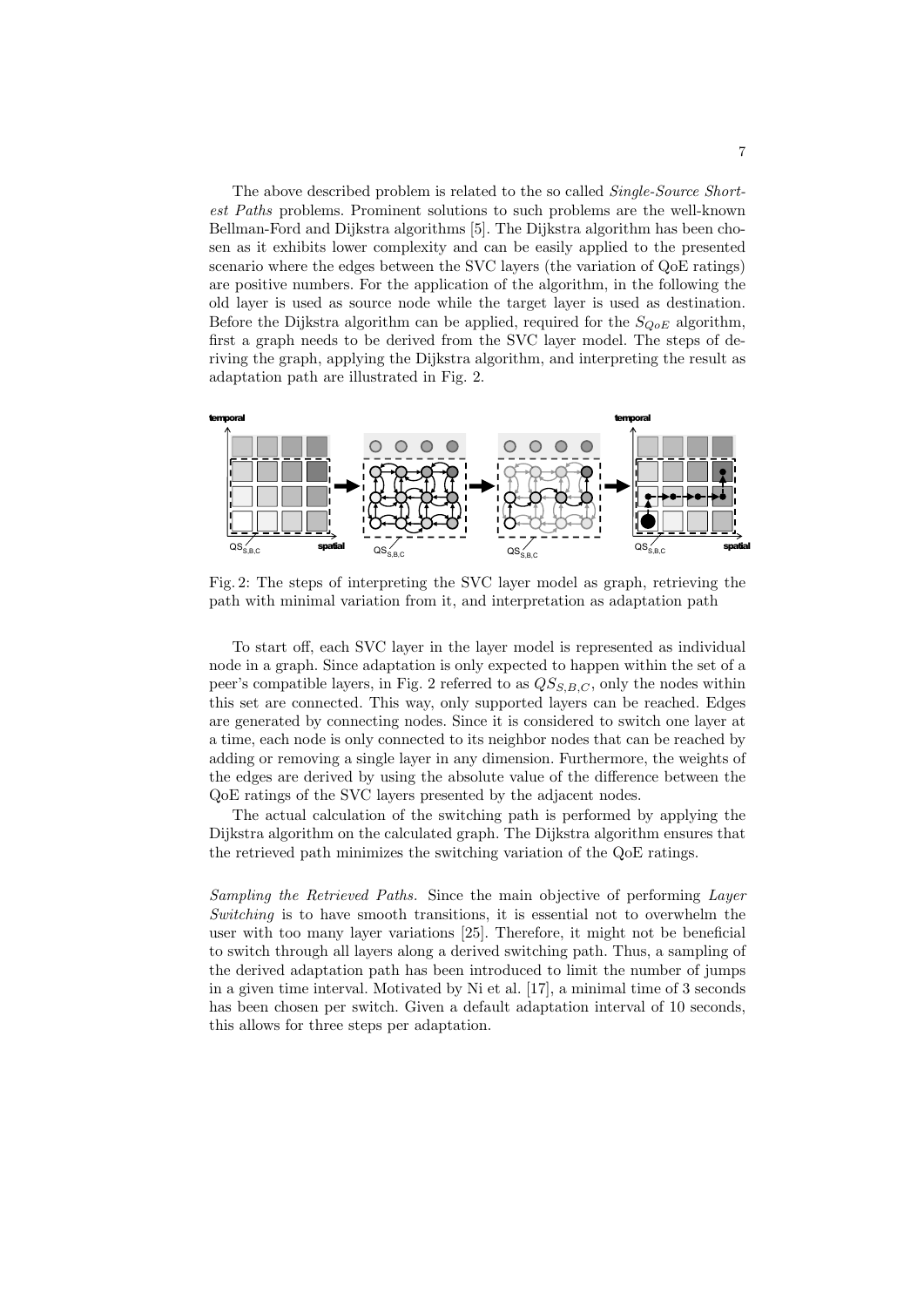Configuration of Strategies. For the sake of clarity, an adaptation strategy is referred to by the name  $D_xS_y$ , where x denotes the used Layer Decision and y the Layer Switching algorithm. This way,  $D_{Bw} S_{Sim}$ , for example, refers to the mechanisms that combine Layer Decision maximizing bandwidth utilization and the simple Layer Switching algorithm.

# <span id="page-7-0"></span>4 Evaluation Results

A VoD scenario was considered that comprises nine streaming servers and 100 peers with three different resource classes to reflect peer heterogeneity. The used number of peers has been shown to be typical in content distribution scenarios [\[9\]](#page-13-16). The peers differ in their static device properties such as the maximum screen resolution and connection bandwidth. The VoD system uses a mesh-/pullbased dissemination scheme. For an accurate simulation of the transferred video streams, all properties of the videos were derived from real SVC encoded videos. The length of the test video is 300 seconds, which is a typical duration of, e.g., a video shared at YouTube. Peers enter the system with an exponentially distributed arrival time with a mean of 90 seconds. They stay in the system after finishing the streaming process with a probability of 40% for a random time between 0 and 300 seconds. During streaming, progressive quality adaptation takes place every 10 seconds, which has been shown in a previous work to be a reasonable value [\[2\]](#page-12-3). All simulations were conducted using the simulation framework PeerfactSim.KOM [\[21\]](#page-13-17). They were repeated 10 times with different seeds for each configuration, 95-percent confidence intervals are reported for all results. Further details on the simulation parameters and the setup as well as additional scenarios are described in [\[1\]](#page-12-6).

Evaluation Metrics. For the evaluation, two classes of metrics were used: session metrics, describing characteristics of the streaming process, and SVC video quality metrics focusing on the quality of the delivered video content.

The class of session metrics includes the start-up delay, the total stalling time, the number of stalling events, the number of SVC layer changes, and the SVC layer change amplitude. The start-up delay is the time between starting the streaming process and the time until enough initial data were received to start the playback. The total stalling time is defined by the sum of all stalling event durations over the playback process, including the start-up delay. The number of stalling events describes how often the playback was paused due to missing data. The number of SVC layer changes and the change amplitude describe how often quality layer changes happened and how far jumps between two layers were. The SVC layer change amplitude is defined as follows:

$$
Amplitude (l_1, l_2) = |d_1 - d_2| + |t_1 - t_2| + |q_1 - q_2|,
$$
\n<sup>(1)</sup>

where  $l_1 = (d_1, t_1, q_1)$  and  $l_2 = (d_2, t_2, q_2)$  describe the two involved SVC layers as triple of their spatial  $(s)$ , temporal  $(t)$ , and quality  $(q)$  layer dimensions.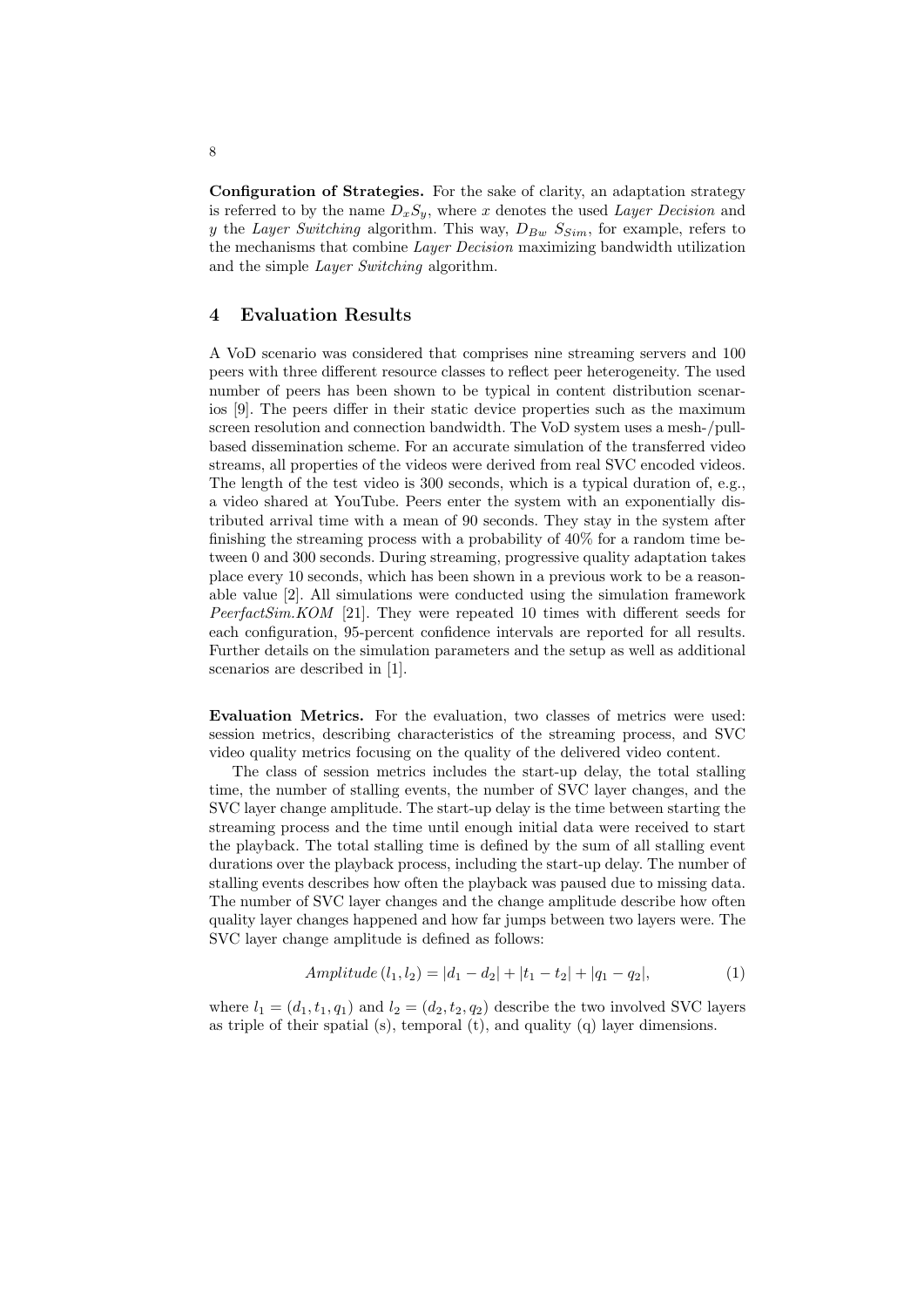For the class of SVC video quality metrics, the relative received layer and the VQM rating were used. The relative received layer describes the ratio of a peer's received SVC layer to its requested maximum layer. A value of 1 denotes that a peer received the video with the maximum requested quality. The VQM rating describes the estimated QoE for the received SVC layers, derived using the objective QoE metric VQM [\[18\]](#page-13-4). For this metric a lower value denotes a better quality rating. For clarity, the mapping to the *Mean Opinion Score* (MOS) is included in the evaluation figures as described by Zinner et al. [\[26\]](#page-13-8).

System Capacity. In a first step, the impact of changing server resources on the system performance and the streaming process were assessed. Good provisioning of server capacity is essential for content providers who want to provide good performance but still keep costs low. For the experiments, the upload bandwidth of the streaming servers was used as target parameter. In [Fig. 3,](#page-9-0) a subset of the results are presented, including the start-up delay, total stalling time, relative received quality, and played-out VQM rating.

The following observations can be made for the session quality: Increasing the server capacity yields almost an exponential decrease in the start-up delay for both mechanisms. The QoE-aware mechanism  $D_{OoE}S_{OoE}$  shows clear advantage (of one second) over the QoS-based  $D_{Bw}S_{Sim}$  mechanism. Starting from 25 Mbps server capacity, a saturation effect can be observed, where adding more capacity does not further decrease the start-up delay. This can be attributed to the time the buffer has to be filled, which is limited by the download speed of the peers and the server capacity. A similar observation can be made for the total stalling time, where both mechanisms show a saturation effect for capacities above 25 Mbps, with the QoE-aware mechanism constantly having a slightly better performance.

For the SVC video quality the following observation can be made: First of all, increasing server capacity enables the peers to better maintain the initially selected layer and this way achieve high relative received quality values. When a content provider is offering a high server upload capacity of 55 Mbps, the relative received quality reaches 80% and 90% for the  $D_{Bw}S_{Sim}$  and the  $D_{QoE}S_{QoE}$ mechanisms respectively. For the QoE-aware adaptation mechanism this is already achieved starting from 25 Mbps. For content providers it is possible to save precious server resources using the proposed QoE-aware mechanism. Assuming, for example, a target average received layer of 80%, for  $D_{Bw}S_{Sim}$  this would require server resources of 35 Mbps, whereas for  $D_{QoE}S_{Sim}$  15 Mbps would be sufficient, resulting in up to 60% reduced server resources. This can be explained by the fact that since the peers are favoring layers with higher VQM ratings, those layers are better replicated, making it easier to retrieve video data from other peers rather than from the server. For the VQM rating, it can be observed that, starting from a 15 Mbps server capacity, the  $D_{QoE}S_{QoE}$  mechanisms yields an average played VQM quality of 0.2. This maps to an excellent perceived quality on the MOS scale.  $D_{Bw}S_{Sim}$  only achieves a good level of quality.

To sum these results up, it can be concluded that using the QoE-aware mechanism a great reduction of server capacities by up to 60% is possible in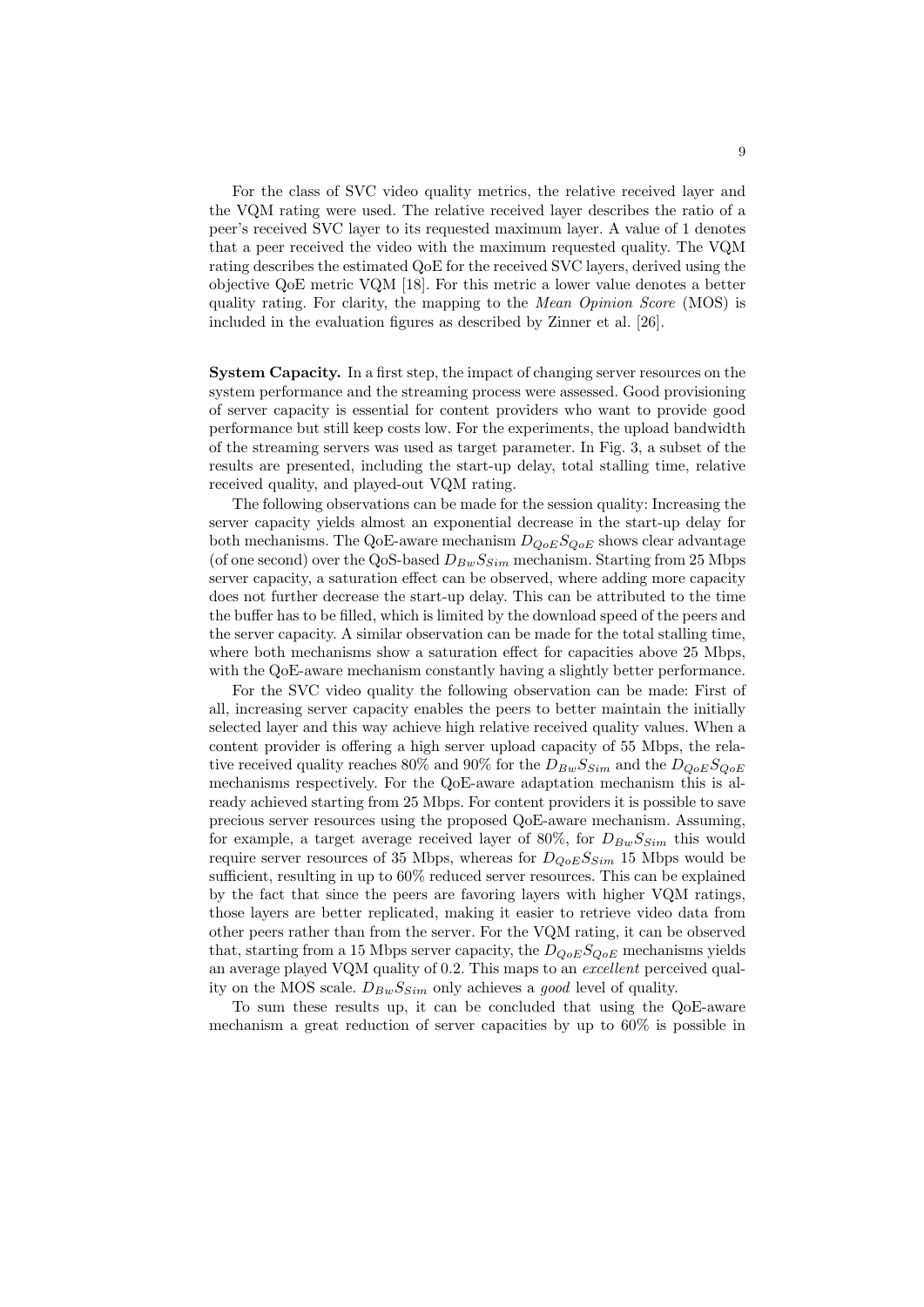<span id="page-9-0"></span>

Fig. 3: Comparison of session and video quality for changing system capacities

comparison to the used non-QoE-aware mechanism, while providing a high level of relative received quality of 80% and improving the VQM to the highest quality level on the MOS scale. Using these results, enables content providers to define a threshold for the relative received quality, or even better the estimated perceived quality in terms of the VQM rating, and provide additional server capacities on demand, if a certain critical limit is about to be violated.

Adaptation Strategies. In a second step, the impact of using the proposed QoE-aware mechanism with and without Layer Switching was evaluated. As described before, the concept of *Layer Switching* was introduced to allow for a smooth change in layers by using an adaptation path and a stepwise execution. For the evaluation, again the default configuration was used, this time with a fixed maximum upload bandwidth for each server of 25 Mbps.

In [Fig. 4,](#page-10-0) the observed impact of the different adaptation mechanisms on the session quality is shown. As already observed before, using the QoE-aware mechanisms, the total stalling time of the peers can be reduced. While for the non-QoE-ware mechanism  $D_{Bw}S_{Sim}$  an average value of about 12 seconds is observable,  $D_{QoE}S_{Sim}$  and  $D_{QoE}S_{QoE}$  allow for a reduction of more than 2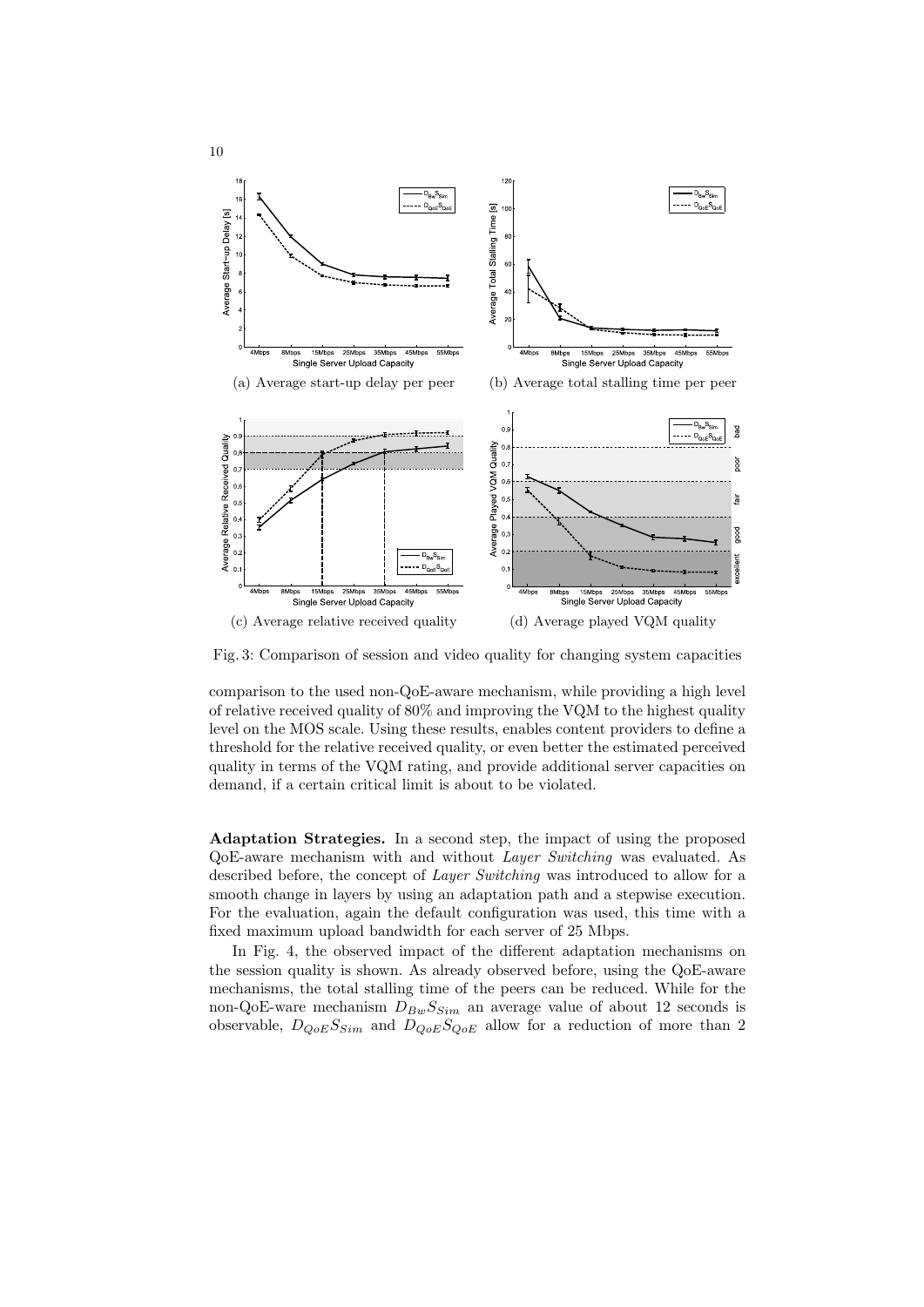seconds. The high degree of improvement becomes further apparent in the second used session metric, the number of stalling events. Here reductions of observed stalling events over the whole simulation from values of about 110 for  $D_{Bw}S_{Sim}$ , to about 40 for  $D_{QoE}S_{Sim}$ , and about 50 for  $D_{QoE}S_{QoE}$  could be shown. For  $D_{QoE}S_{Sim}$  and  $D_{QoE}S_{QoE}$ , this relates to a decrease of more than 50%.

<span id="page-10-0"></span>

Fig. 4: Comparison of the session quality for different adaptation mechanisms

In [Fig. 5,](#page-11-1) the impact on two further session metrics is shown. For the number of layer changes due to adaptations, a reduction of more than 50% from the non-QoE to the simple QoE-aware mechanisms is observable. The introduction of Layer Switching, in contrast, led again to a slight rise. This and the results presented before imply that using Layer Switching leads to a reduction of the session quality. In order to, nevertheless, show the impact of this mechanism, the layer change amplitude has been introduced as session metric. The motivation for this was the observation that not only the number of changes but also the step width of changes has an important impact on the perceived quality and should be kept as small as possible [\[25\]](#page-13-10). The metric was defined at the beginning of the section. In [Fig. 5b,](#page-11-2) the result for the layer change amplitude is presented. Compared to the  $D_{Bw}S_{Sim}$  mechanism, an increase for this metric can be observed using the simple QoE-aware mechanism. Additionally, using Layer Switching allows to reduce the amplitude to a value even below the value of the non-QoE-aware mechanism. Layer Switching, therefore, may further help to improve the perceived quality.

To understand the relevance of the different adaptation mechanisms for the QoE, the average received VQM rating for the delivered content is presented in [Fig. 6.](#page-11-3) The two most important observations are that, using the QoE-aware mechanisms, the objective QoE rating can be improved from a good to an excellent level and that, in contrast to the non-QoE-aware mechanism, peers with more resources are able to retrieve content with a better quality rating. For the non-QoE-aware mechanisms the opposite was the case.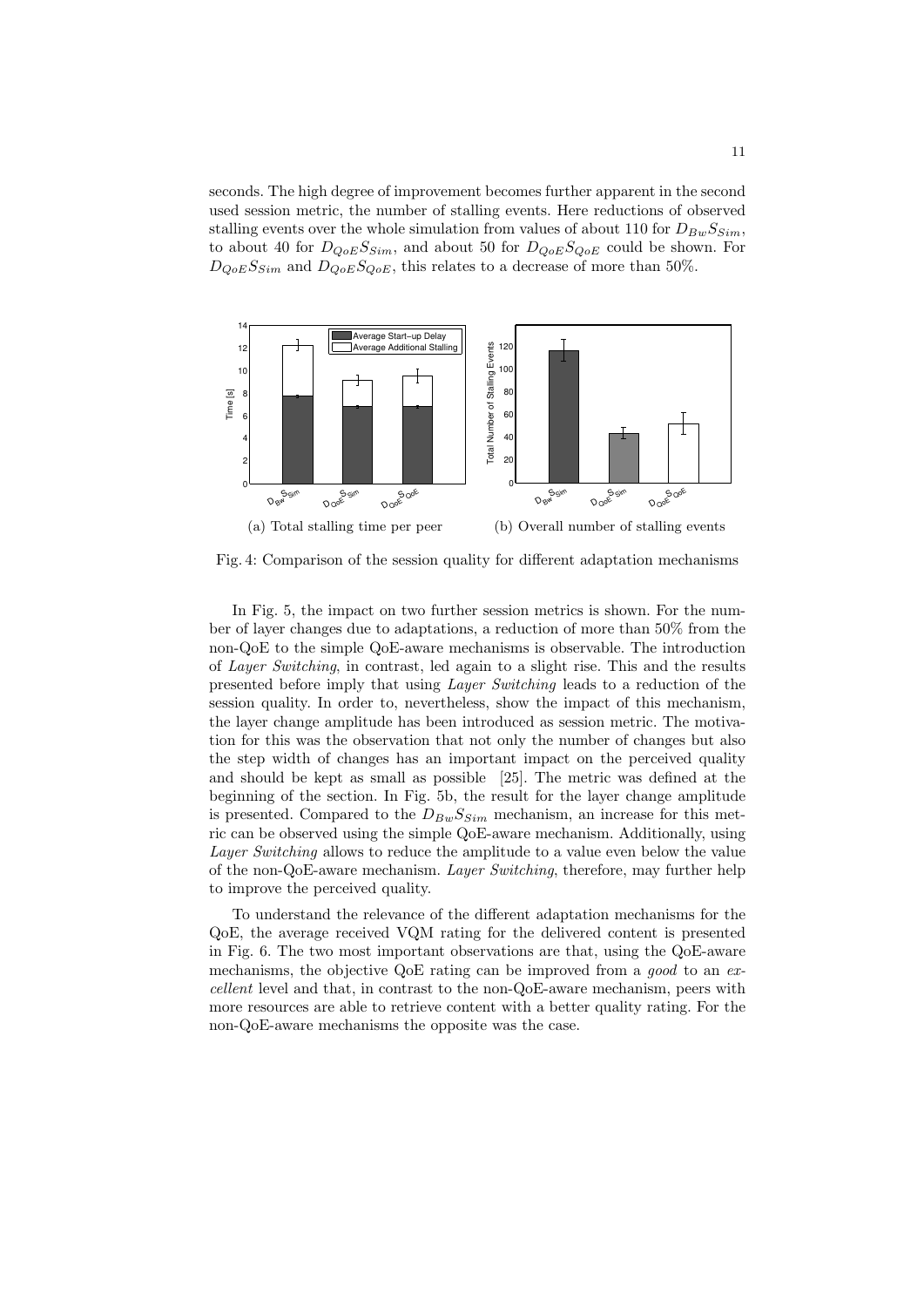<span id="page-11-1"></span>

<span id="page-11-2"></span>

Fig. 5: Layer change characteristics for different adaptation mechanisms

<span id="page-11-3"></span>

Fig. 6: Comparison of the VQM quality for different adaptation mechanisms

## <span id="page-11-0"></span>5 Conclusion and Future Work

This paper investigated how objective assessment of perceived video quality can be used to realize quality adaptation mechanisms for SVC-based video streaming. Therefore, the design of a QoE-aware quality adaptation mechanism using the state-of-the-art objective QoE metric VQM has been presented. Furthermore, the approach was evaluated in the context of a P2P VoD streaming scenario.

The evaluation results show that by applying the proposed mechanisms, a content provider could benefit from lower costs due to a decrease in required streaming server resources by up to 60%, compared to traditional QoS-driven mechanisms. The QoE-aware adaptation mechanism showed superior advantages over the non-QoE-aware mechanisms in terms of lower total stalling event counts by up to 50%, as well as the relative received quality of the single peers by up to 20%. Besides, it could be shown that the proposed mechanism succeeds in maximizing the objectively estimated perceived quality, which is the target metric of the mechanism. By additionally using Layer Switching mechanisms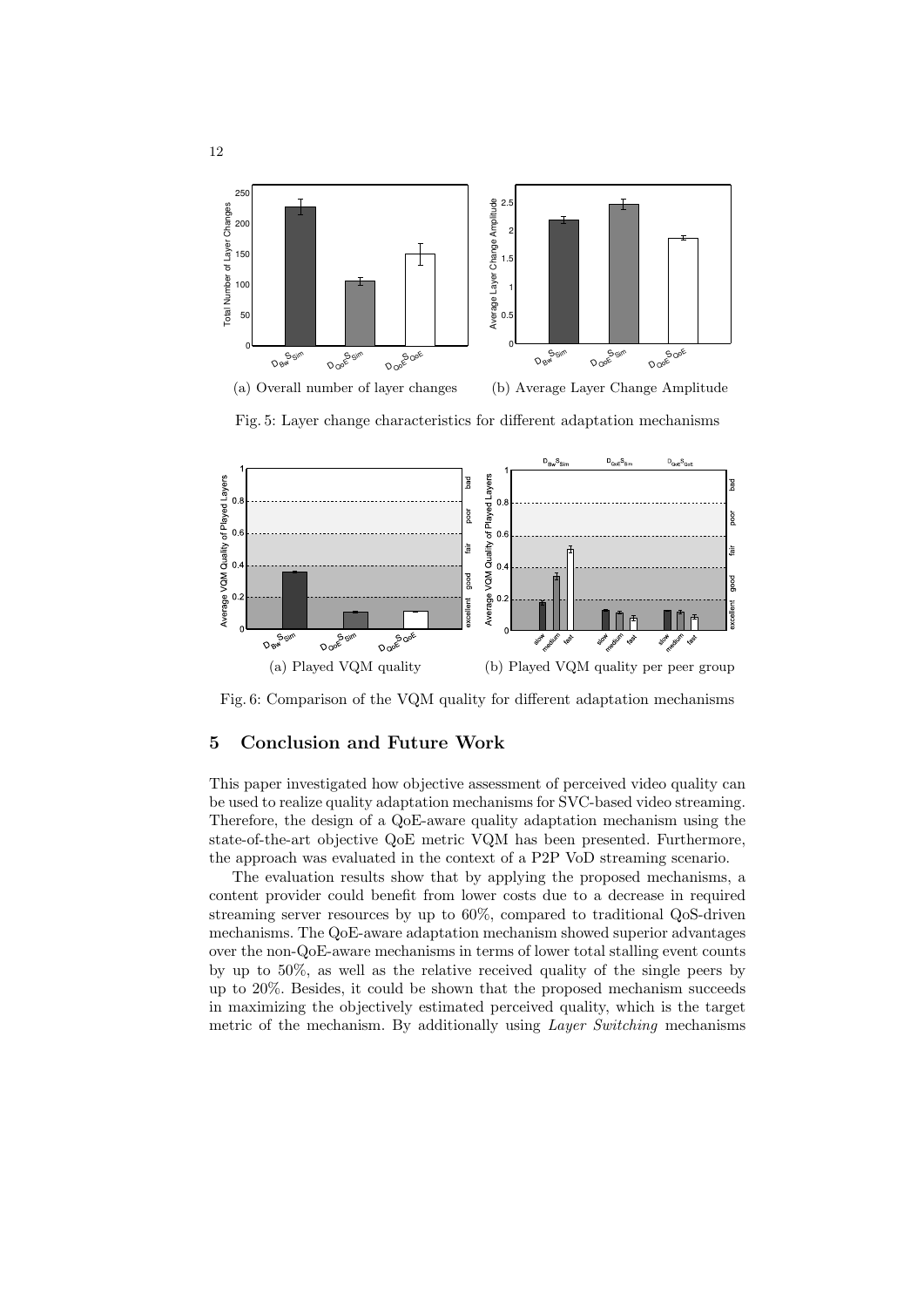for smooth transitions during layer changes, the average layer change amplitude can be reduced, at the cost of an increased total number of layer changes. For the latter result it is assumed that subjective studies have to be conducted to further evaluate the two parameters' impact on the perceived quality by human users. The results then can be applied to decide on how these parameters have to be weighted to maximize the QoE during the streaming process.

As future work, the consideration of longer videos is planned. Therefore, it has to be investigated how one can account for changes in the video content, as, e.g., implied by different scenes in a movie. As the perception of video quality is highly dependent on the content, it is assumed that different quality ratings are necessary for different parts of a longer video. Additionally, a more detailed analysis of the adaptation strategies' impact on the perceived quality is planned, including the consideration of the QoE for single users. In this context, it is of particular interest how the strategies affect the users with the worst QoE in the system. Finally, it is planned to perform a prototypical evaluation of the presented adaptation mechanisms in a testbed to investigate their applicability in real-world environments.

Acknowledgements. This work has been supported in parts by the IT R&D program of MKE/KEIT of South Korea (10035587, Development of Social TV Service Enabler based on Next Generation IPTV Infrastructure), by the Federal Ministry of Education and Research of the Federal Republic of Germany (support code 01BK0806, G-Lab), and by the German Research Foundation (Research Group 733, QuaP2P: Quality Improvement of Peer-to-Peer Systems).

## References

- <span id="page-12-6"></span>1. Abboud, O., Rückert, J., Hausheer, D.: QoE-aware Quality Adaptation in Peerto-Peer Video-on-Demand. Tech. Rep. PS-TR-2012-01, Peer-to-Peer Systems Engineering, TU Darmstadt (2012)
- <span id="page-12-3"></span>2. Abboud, O., Zinner, T., Pussep, K., Steinmetz, R.: On the Impact of Quality Adaptation in SVC-based P2P Video-on-Demand Systems. In: ACM MMSys (2011)
- <span id="page-12-2"></span>3. Baccichet, P., Schierl, T., Wiegand, T., Girod, B.: Low-delay Peer-to-Peer Streaming using Scalable Video Coding. In: IEEE PV workshop (2007)
- <span id="page-12-0"></span>4. Cisco Systems Inc.: Cisco VNI: Forecast and Methodology, 2010-2015. [http://www.cisco.com/en/US/solutions/collateral/ns341/ns525/ns537/](http://www.cisco.com/en/US/solutions/collateral/ns341/ns525/ns537/ns705/ns827/white_paper_c11-481360.pdf) [ns705/ns827/white\\_paper\\_c11-481360.pdf](http://www.cisco.com/en/US/solutions/collateral/ns341/ns525/ns537/ns705/ns827/white_paper_c11-481360.pdf) (2011), [Accessed Nov. 12, 2011]
- <span id="page-12-7"></span>5. Cormen, T.H., Leiserson, C.E., Rivest, R.L., Stein, C. (Eds.): Introduction to Algorithms. The MIT Press, 2nd edition (2001)
- <span id="page-12-1"></span>6. Cui, Y., Nahrstedt, K.: Layered Peer-to-Peer Streaming. In: ACM NOSSDAV (2003)
- <span id="page-12-5"></span>7. Video Quality Experts Group: Final Report on the Validation of Objective Models of Video Quality Assessment, FR-TV Phase II. [http://www.its.bldrdoc.gov/](http://www.its.bldrdoc.gov/vqeg/projects/frtv_phaseII/) [vqeg/projects/frtv\\_phaseII/](http://www.its.bldrdoc.gov/vqeg/projects/frtv_phaseII/) (2003), [Accessed Nov. 12, 2011]
- <span id="page-12-4"></span>8. Gustafsson, J., Heikkila, G., Pettersson, M.: Measuring Multimedia Quality in Mobile Networks with an Objective Parametric Model. In: IEEE ICIP (2008)